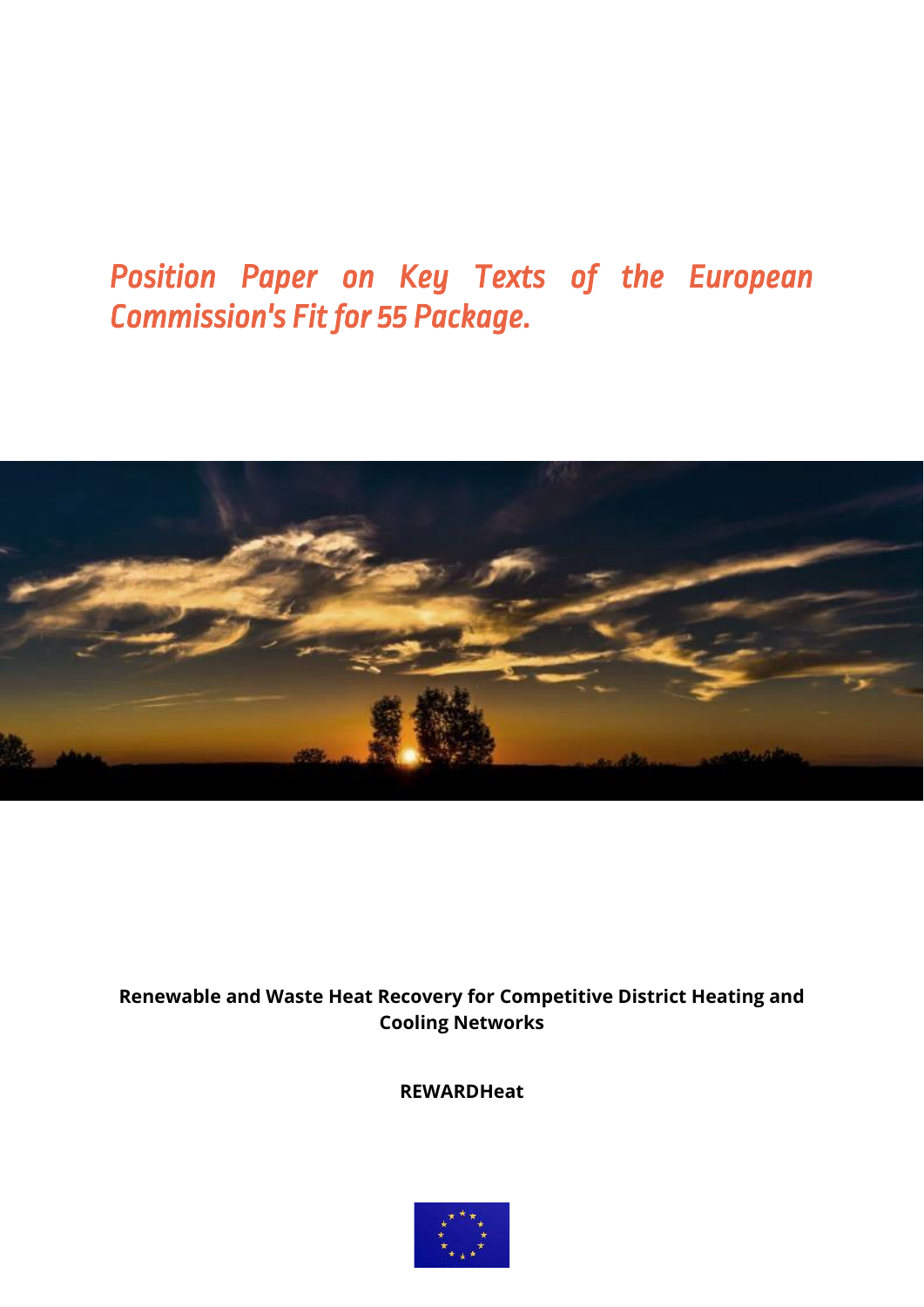

Contributing authors:

Jack Corscadden, Euroheat and Power Serena Scotton, European Heat Pump Association Pauline Lucas, Euroheat and Power Jozefien Vanbecelaere, European Heat Pump Association Kristina Lygnerud, IVL Roberto Fedrizzi, EURAC

In collaboration with the ReUseHeat project funded by the H2020 Programme under grant agreement 767429.

This document has been produced in the context of the REWARDHeat Project.

This project has received funding from the European Union's Horizon 2020 research and innovation programme under grant agreement No. 857811. The European Commission has no liability for any use that may be made of the information it contains

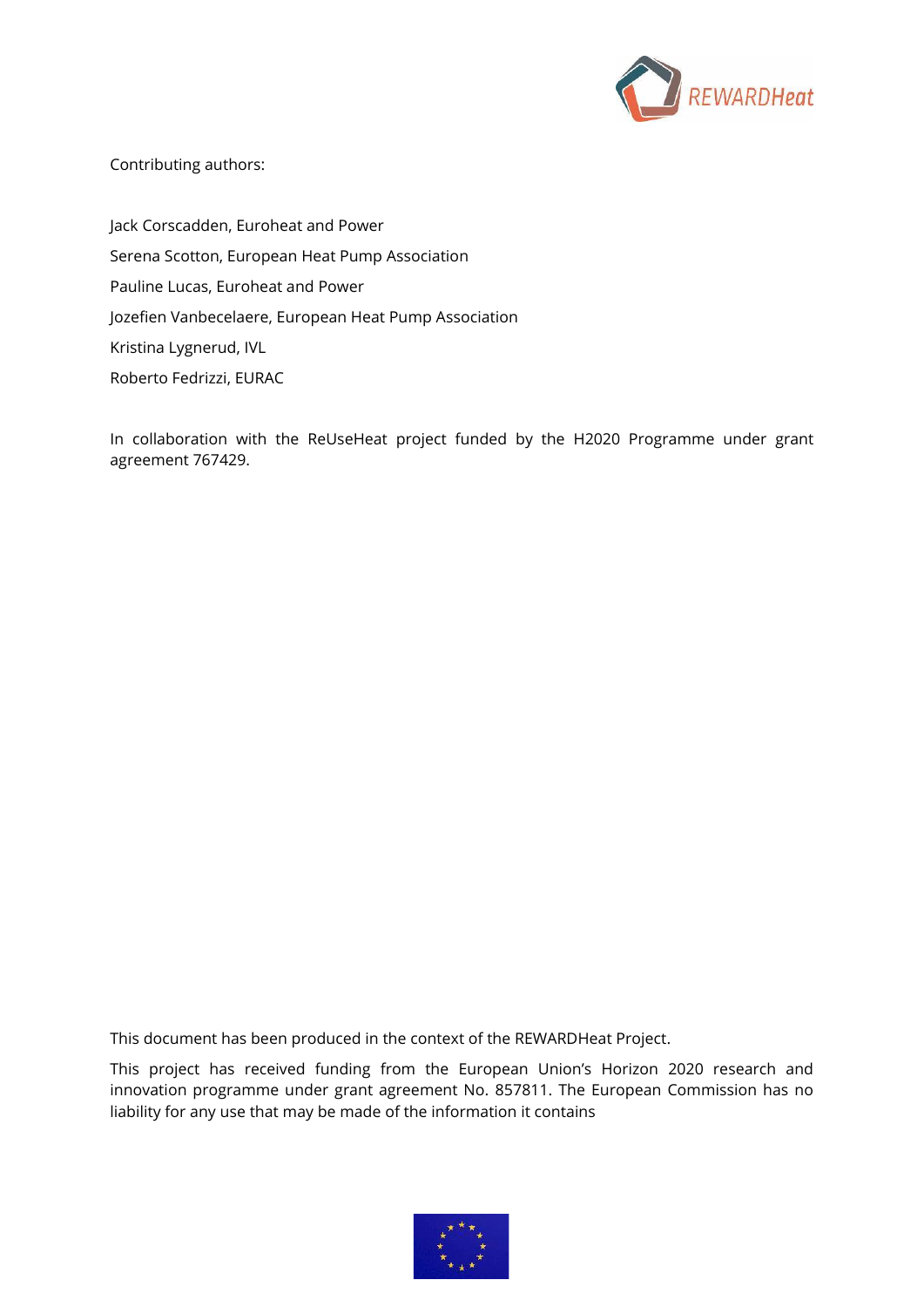

# *Introduction*

Heating and cooling accounts for around half of the energy consumed in the European Union (EU). Despite significant measures to reduce demand, residential and tertiary buildings, as well as industry still need heat and cold. Greater flexibility through energy system integration and the deployment of renewables and waste heat used in district heating and cooling (DHC) networks contribute to delivering sustainable heating and cooling and achieving carbon neutrality by 2050.

On the 14<sup>th</sup> of July 2021, the European Commission published its fit-for-55 package, to make the EU's climate, energy, land use, transport and taxation policies fit for reducing net greenhouse gas emissions by at least 55% by 2030, compared to 1990 levels. With these proposals, the Commission presents the legislative tools to deliver the targets agreed in the European Climate Law. The heating and cooling (H&C) sector will be significantly impacted by this legislation and will be required to make a major contribution to the achievement of the decarbonisation target.

The proposals that will have the biggest impact on DHC, and the wider H&C sector, are the revision of the Energy Efficiency Directive (EED), the revision of the Renewable Energy Directive (RED) and the revision and extension of the EU Emissions Trading System Directive (EU ETS). Therefore, REWARDHeat is giving an overview of the most important aspects of these proposals for the H&C sector. Currently the proposals are going through the ordinary legislative procedure. The modern, highly-efficient demonstrator networks deployed in the project embody the energy efficiency first principle, integrating locally-available heat sources and operating at low temperatures to reduce heat losses from the network. Additionally, the networks are supplied by at least 80% renewable and waste heat sources. The energy efficiency first principle is also applied in sister project ReUseHeat, focusing on urban waste heat recovery as a means to efficiently phase out gas and electricity. The two projects provide important knowledge and can give input to the ongoing policy discussion and the revision of the chosen directives.

# *Energy Efficiency Directive*

### *Applying the energy efficiency first principle (EE1st)*

The inclusion of the energy efficiency first principle in the proposal to revise the EED, in article 3, granting it a more solid basis in EU legislation is important. It is a guiding principle that should underpin all climate and energy policies and be applied to major planning and investment decisions. Energy efficiency should always be considered before building additional heating and cooling capacity. For the REWARDHeat and ReUseHeat projects, applying the EE1st principle involves reducing the consumption of fossil energy for heating and cooling by lowering the operating temperature of DHC networks, thereby reducing heat losses and enabling both the recovery of waste heat from industrial and unconventional urban sources, and the integration of locally available, renewable heat sources, thus reducing emissions of  $CO<sub>2</sub>$  and other harmful pollutants.

The proposed new EED article 8 on energy savings obligations excludes energy savings achieved in energy distribution, (i.e. district heating) from counting towards the target of obligatory energy savings as from 2024 (Article 8 paragraph 8. (c)). Some Member States have used this provision as an effective mechanism to incentivise energy efficiency in distribution. Based on project experience, energy savings are possible in the network and therefore energy savings "achieved in

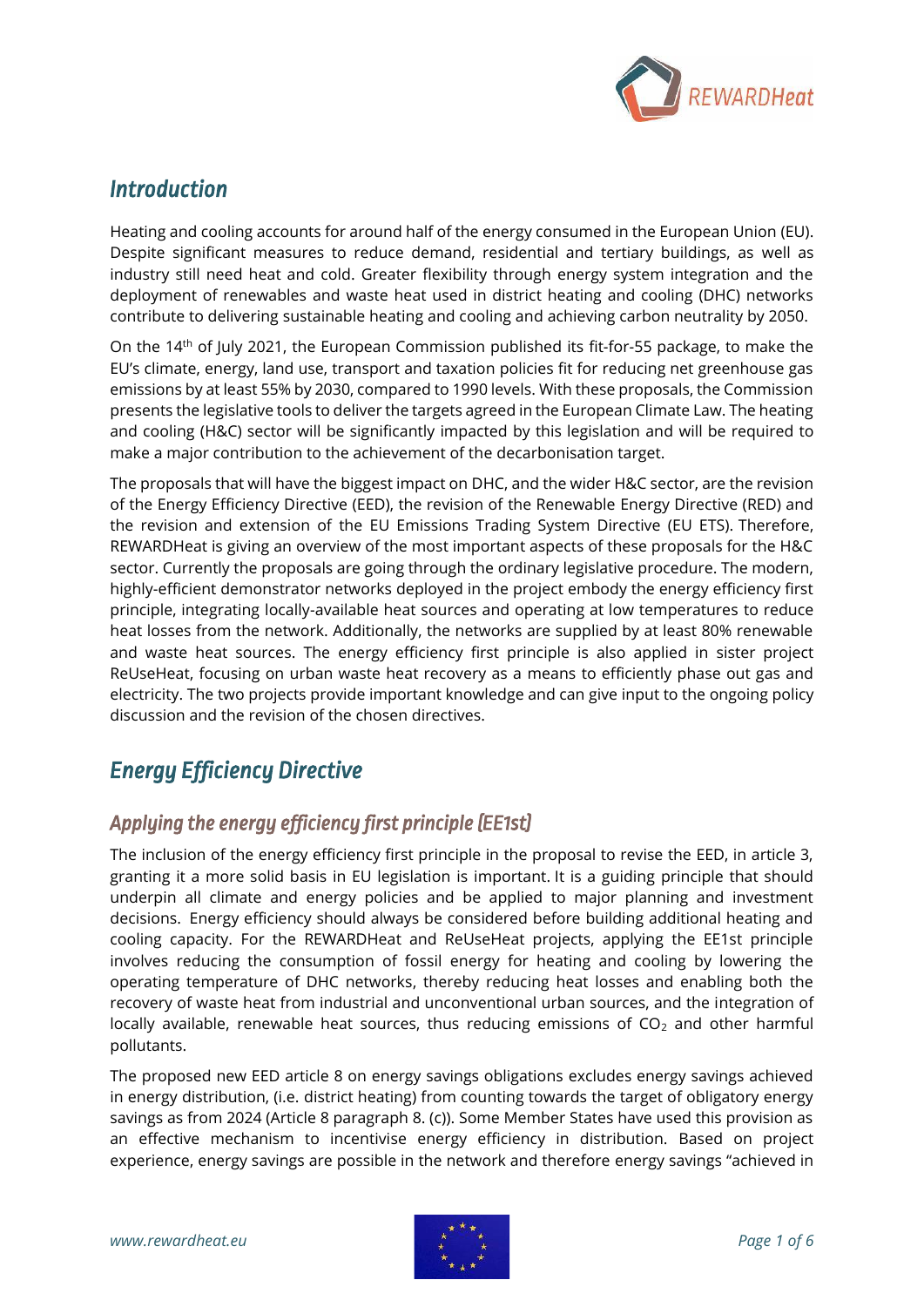

the energy transformation, distribution and transmission sectors, including efficient district heating and cooling infrastructure", should be reintroduced into the text, to count towards the energy saving obligation target in the period from 1 January 2024 to 31 December 2030.

The current EED incentivises a switch to efficient heating without considering whether the concerned heating device is fueled by fossil fuels or renewable energy. To align with the RED II and with the Renovation Wave Communication, the Commission's proposal to exclude measures that promote fossil fuel technologies and the energy savings deriving from the use of direct fossil fuel combustion towards the fulfilment of the Energy Savings Obligation from 2024 onwards (Annex V of the EED recast proposal) is valuable. Annex V: "Energy savings as a result of policy measures regarding the use of direct fossil fuel combustion in products, equipment, transport systems, vehicles, buildings or works shall not count towards the fulfilment of energy savings obligation from 1 January 2024". Low-temperature district heating systems are fueled by sustainable heat sources, available locally at low-temperature, thus providing an alternative to the consumption of combustible fuels.

#### *A circular approach: Recovering heat that would otherwise go to waste*

There is huge potential for waste heat to be used as a resource for heating and cooling, avoiding additional energy generation. Studies within the Heat Roadmap Europe (HRE) project estimate that there is the potential to expand district heating and cooling to supply 50% of the European heat demand, including 25–30% using large-scale electric heat pumps. At the same time, the EU produces more waste heat than the demand of its entire building stock as underlined in HRE, as well as in the 2016 EU Heating and Cooling Strategy. Indeed, there is more waste heat in Europe than can be cost-efficiently used (ReUseHeat, deliverable 1.5). Studies conservatively estimate that waste heat could cover at least 25% of district heating supply. Moreover, as identified in ReUseHeat (deliverable 1.4), there is significant heat recovery potential from unconventional waste heat sources. Approximately 1.2 EJ (or 340 TWh) per year are possible to recover from data centers, metro stations, hospitals and similar service sector buildings, and waste-water treatment plants, which corresponds to more than 10% of the EU's total energy demand for heat and hot water. Without adequate recovery solutions, this waste heat is released into the atmosphere and the potential of this circular energy is lost.

Recovering and using waste heat from industrial and tertiary sources closes the energy loop, applying the EE1st principle. For example, the exhaust heat from the refrigeration system of a supermarket is normally dissipated on the roof of the supermarket. Using a heat pump, this heat could be recovered indirectly and used in nearby buildings. The average medium-sized supermarket in Europe produces enough waste heat from its refrigeration units in one year to meet the thermal energy needs of 200 homes over the same period. District heating networks and heat pumps are complementary solutions that can be used synergically to enable the recovery and use of heat that would otherwise be wasted. The role and location of the heat pump in the system, is determined by the operating temperature of the network. For a low temperature network (30°C-70 $^{\circ}$ C), a heat pump is needed to raise the temperature of the waste heat to the network's level. In the case of a neutral temperature network (up to 30°C), heat recovery can be performed directly, but heat pumps are needed at consumers' sites to raise the temperature to the level required by the user.

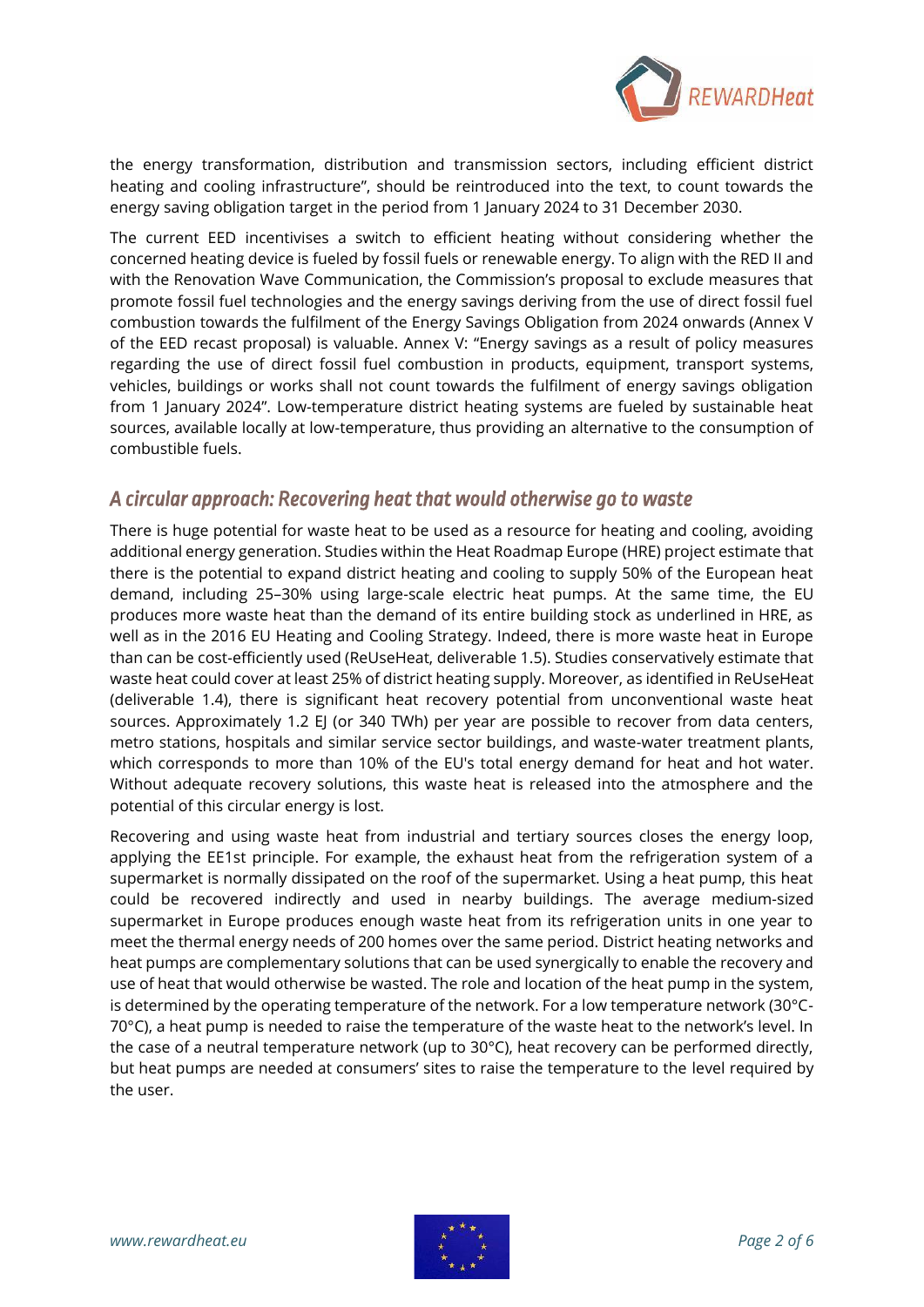

### *Enabling heating & cooling planning*

Useful additions are made, aimed at strengthening the Comprehensive Assessment instrument and heating and cooling plans in municipalities with a population above 50,000 inhabitants (EED article 23).

On point 2 of EED article 23, only "the public" is allowed to participate in the preparation of heating and cooling plans, comprehensive assessments and the policies and measures. Open-access technical tools are needed to this extent. Most likely, with the futures envisaged in ReUseHeat and REWARDHeat, heating and cooling plans will be standard in all municipalities (regardless of size and with the involvement of other relevant stakeholders alongside the public).

Currently, the proposal laid out in article 23 of the EED proposes that "Member States shall encourage regional and local authorities to prepare local heating and cooling plans at least in municipalities having a total population higher than 50,000". In a future where local energy plans (comprising electricity and heat planning) are carried out in municipalities with a population smaller than 50,000 on a voluntary basis. This should be facilitated through financial and technical support from Member States and from the EU financing instruments (including the recovery funds, regional and cohesion funding and revenues from the EU ETS2).

# *The Renewable Energy Directive (RED III)*

### *Fostering greater ambition in renewables in heating & cooling*

Mature, market-ready technologies are available to contribute to the faster growth of renewables in heating and cooling. REDIII sets a 'binding baseline' of RES growth by making the indicative annual increase target of 1.1 percentage points (p.p.) the minimum required effort calculated as an annual increase over 2021-2025 and 2026-2030 (1.5 p.p. in case waste heat/cold is used, up to 40%). The mandatory annual increase of renewable energy in heating and cooling is 1.1%. It is likely a target that could be more ambitious. The annual growth of 1.3 p.p. per year (including waste heat) as stated by the current REDII would lead to 13 p.p. on top of 20% renewables, meaning 33% in 2030. However, the real growth is around 0.5 p.p. per year according to Eurostat. Hence, the current growth rate as stated in REDII is not being met. The target should be doubled, with at least a 2% annual increase, so that it contributes to putting the EU on track to achieve the 40% renewable target, as proposed in REDIII.

The specific target for DHC in article 24 increases from 1 p.p. indicative annual increase to at least 2.1 p.p., calculated as annual increase over 2021-2025 and 2026-2030, starting from the share of RES and waste heat and cold in 2020. This target increase sends a strong signal that while DHC will play a significant role in the future integrated energy system, network operators and EU Member States (MS) must act quickly to decarbonise the sector.

Article 15a on mainstreaming renewable energy in buildings introduces a new indicative share of at least 49% renewables in buildings by 2030 and encourages MS to introduce measures in their national frameworks to promote RES in the building sector. The retention of efficient DHC is a valid means to satisfy the renewable share. However, the target of article 15a should cover both renewable and waste heat in buildings. Waste Heat from industrial and tertiary sources has the potential to meet the demand of decarbonised heat for buildings, together with renewables. In line with the energy efficiency first principle and the definition of efficient district heating and cooling

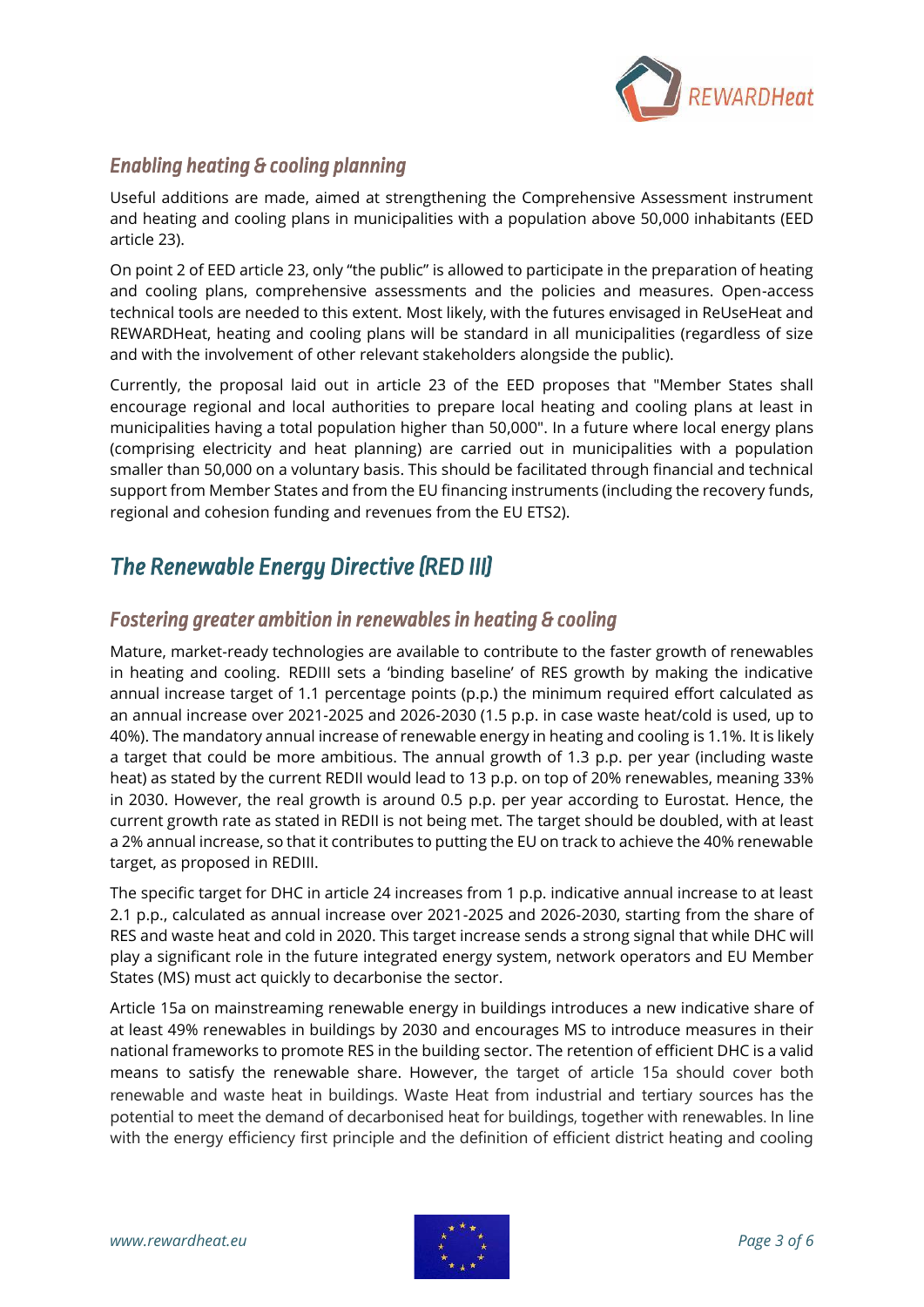

set out in the Energy Efficiency Directive, waste heat should be mentioned to achieve building decarbonisation.

To achieve the renewable H&C targets, article 23 lists a broad range of measures: including renewable heat planning, capacity building for national and local authorities, inclusion of waste heat recovery and risk mitigation schemes. Member States can choose the most appropriate measures according to national and local circumstances.

#### *Enabling sector integration*

To unlock the potential of waste heat recovery and use, frameworks to facilitate coordination and cooperation among waste heat actors (Article 24(6)) are promoted by ReUseHeat and REWARDHeat. There is significant potential for sector integration, including via the reinforced frameworks to facilitate coordination between DHC operators and electricity transmission system operators (TSO) and distribution network operators (DSO) (RED Article 24 (8)), by means of digitalisation and utilisation of AI-enabled management.

# *New adjacent ETS for heating & cooling in buildings*

## *Fossil fuel heating systems below 20 MW*

Fossil fuels used in individual heating systems have an unjustified advantage as they are not covered by the EU ETS – this is detrimental to the development of efficient, low-carbon solutions. The current ETS has proven to be an efficient instrument in the fight against climate change and the improvement of this system is undoubtedly useful for achieving the EU energy and climate targets. The REWARDHeat project welcomes the new adjacent ETS for buildings and transport to bring a level playing field across the heating and cooling sector. The application of a  $CO<sub>2</sub>$  price on emissions in the building sector should be an important tool to implement the polluter pays principle while providing funds to accelerate the energy transition.

#### *A uniform CO2 price across the heating sector*

In both REWARDHeat and ReUseHeat, it is identified that the cost of carbon is too low to make the solutions in the project cost efficient. This situation calls for a uniform  $CO<sub>2</sub>$  price across the heating sector to ensure a level playing field and drive the decarbonisation of the heating and cooling sector. The ETS reform and extension of scope to cover all GHG emissions from fossil fuels, used in residential and commercial buildings is important. Setting a carbon price on all fossil fuels is an essential part of the decarbonisation of the energy system. For the District Heating and Cooling sector, it will ensure that DHC – which enables greater efficiency and the integration of renewables – can be more competitive, decarbonised and prevalent. At present, the majority of generated district heat is covered by the existing ETS, whereas individual fossil fuel solutions are not.

Similarly, heat pumps are available today and are key for decarbonising the building stock through decentral and central solutions (connecting heat pumps to district heating), as well as industrial processes. They are renewable, energy efficient and a feasible choice for new and renovated buildings. Despite being one of the greenest and most energy efficient solutions for heating, this sustainability is not reflected in the cost.

The extension of the ETS to the building sector is important firstly to reduce emissions by internalising the external effects of fossil fuel use, and also to provide revenues to help accelerate

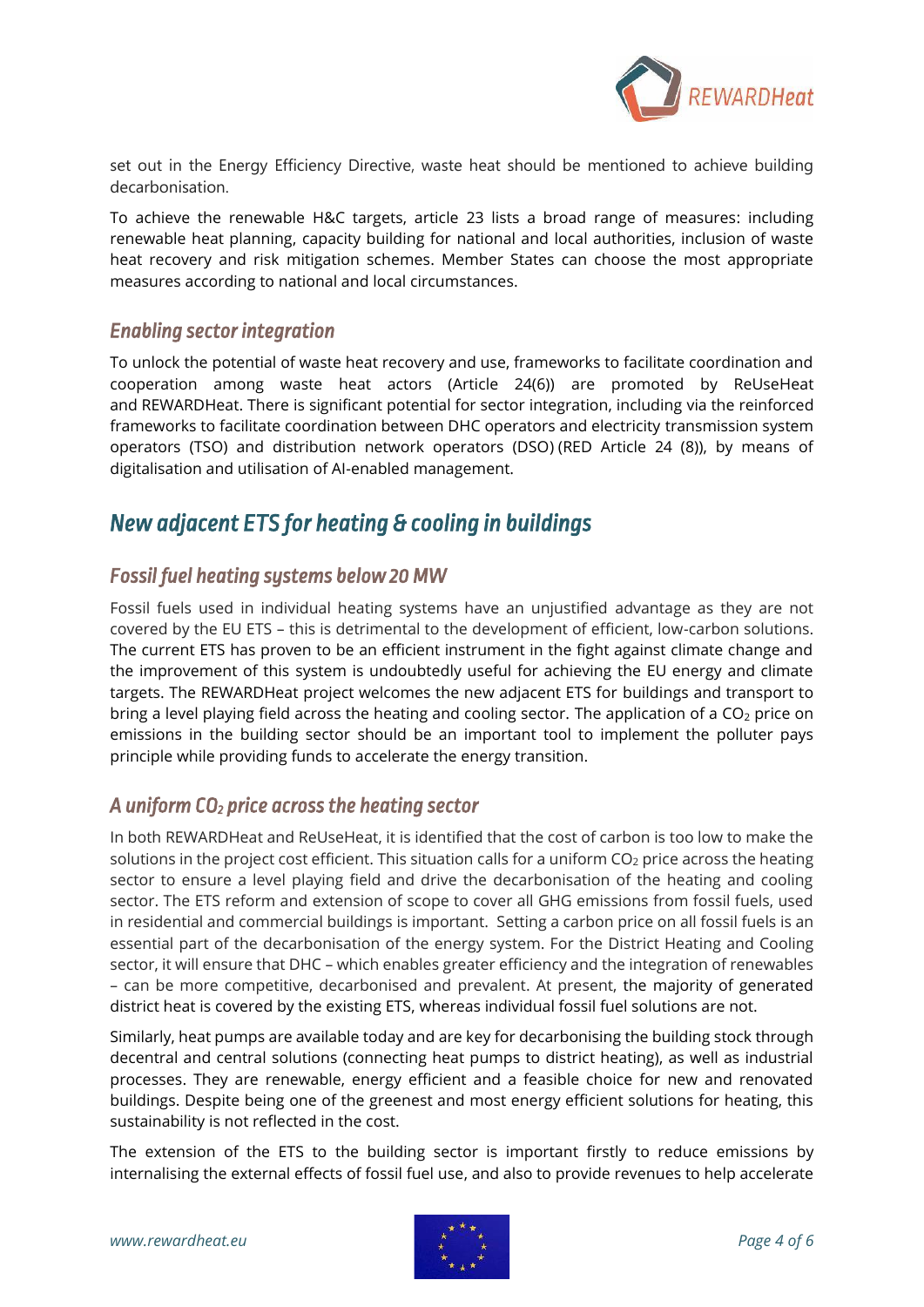

the energy transition. This will enshrine a fair distribution of cost. Users of electric heat pumps are paying for the related pollution through the ETS1, despite contributing to the decarbonisation of the H&C sector. Fossil heaters are so far exempt from sharing this responsibility and to the contrary, often benefit from lower taxation levels applied on fossil energy, compared to electricity.

#### *Implementation*

To tackle all installations below 20 MW that are not subject to the EU ETS, the chosen mechanism should be as easy to implement as possible, with a clear scope to limit the administrative burden. Until a level playing field is established, the DHC sector would continue to need free allocations.

A well-functioning and well-designed combination of an ETS2 and the use of its revenues in the Social Climate Fund will contribute to achieving the decarbonisation target for buildings without risking increased rates of fuel poverty or other negative social impacts. Carbon pricing and the Social Climate Fund (SCF) are essential building blocks of the policy framework of the European Green Deal. Without an adequate and targeted carbon pricing system covering fuels used for heating and cooling, the EU will not be able to achieve its own emissions reduction targets, nor the targets for renewable heating and cooling.

The policy alternatives currently being discussed can be considered complementary, but cannot replace a carbon price, as they do not create their own revenue streams. The remaining skepticism of certain Member States and the European Parliament towards the ETS2 must be addressed, through a comprehensive design of the system, including well-developed income distribution schemes. If executed correctly, the proposed ETS2 will accelerate the green transition and reduce the risk of energy poverty, as our current dependency on fossil energy will be greatly reduced. Fears of social impacts, such as the Yellow Vest movement, should be addressed by introducing support measures for consumers within more vulnerable socio-economic groups, such as financial incentives to switch to clean alternatives. The SCF needs to be structured in such a way that it not only facilitates energy efficiency improvements of buildings and the switch to renewable heating solutions (including through advice), but also supports poorer households in paying for operating costs of heating. Further considerations are needed regarding the income distribution of the ETS2, the equal taxation of energy and the predictability of the ETS2 price.